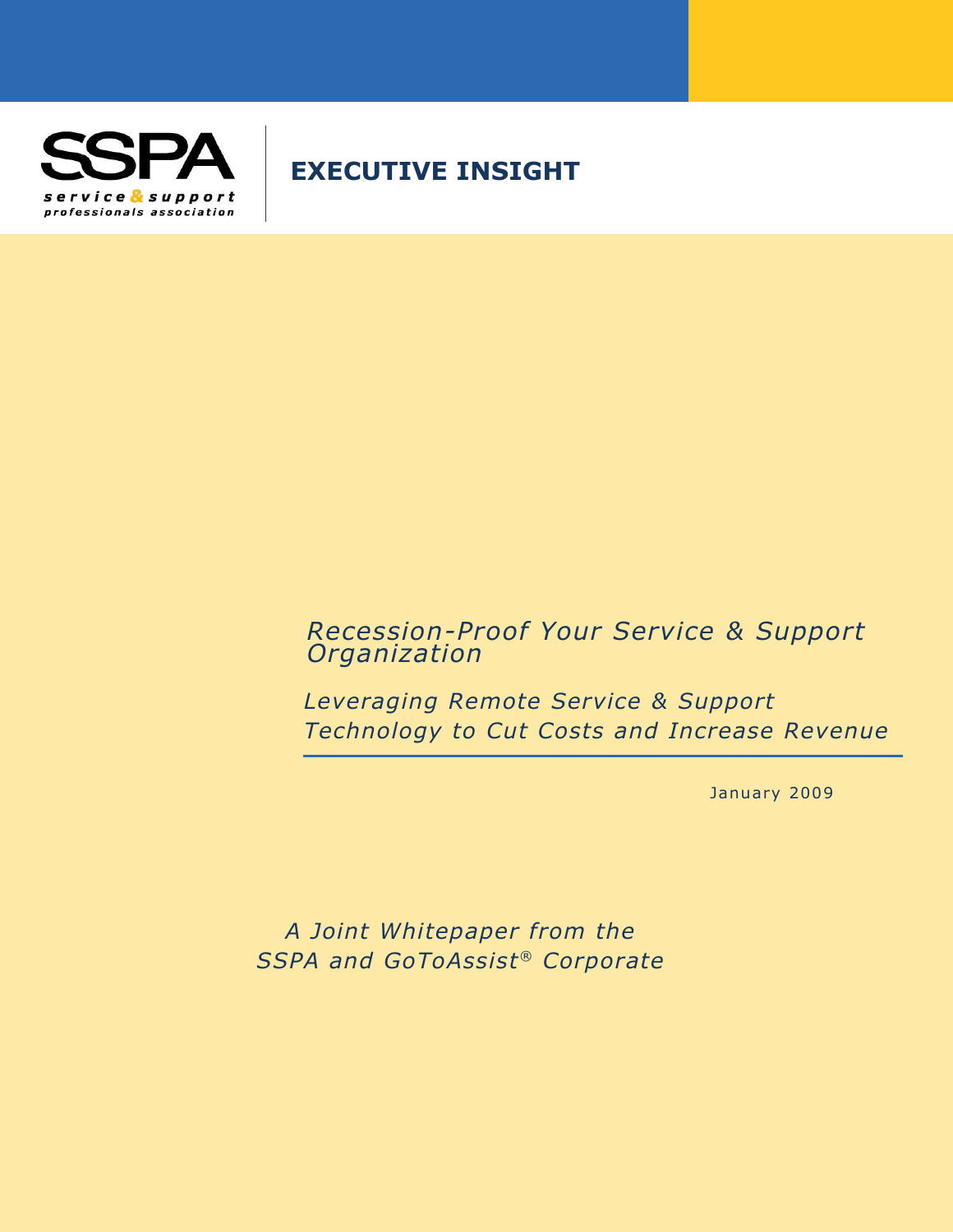**RECESSION-Proof Your Service & Support Organization The Contract of Service & Support Organization Leveraging Remote Service & Support Technology to Cut Costs and Increase Revenue**

## **Table of Contents**

| Services Become the Economic Engine for Technology Firms 3   |  |
|--------------------------------------------------------------|--|
|                                                              |  |
|                                                              |  |
|                                                              |  |
|                                                              |  |
|                                                              |  |
|                                                              |  |
|                                                              |  |
|                                                              |  |
| Leveraging Remote Service and Support to Increase Revenues11 |  |
|                                                              |  |
|                                                              |  |

#### **Contact Information**

GoToAssist Corporate 6500 Hollister Avenue Goleta, CA 93117 Phone: 1-800-549- 8541 Fax: 1-805-690-6471 [gotoassist@](mailto:gotoassist@citrixonline.com) [citrixonline.com](mailto:gotoassist@citrixonline.com) [www.gotoassist.com](http://www.gotoassist.com/)

Service & Support Professionals Association 11031 Via Frontera Suite A San Diego, CA 92127 U.S.A. Tel.: 858-674-5491 Fax: 858-674-6794 [info@thesspa.com](mailto:info@thesspa.com) [www.thesspa.com](http://www.thesspa.com/)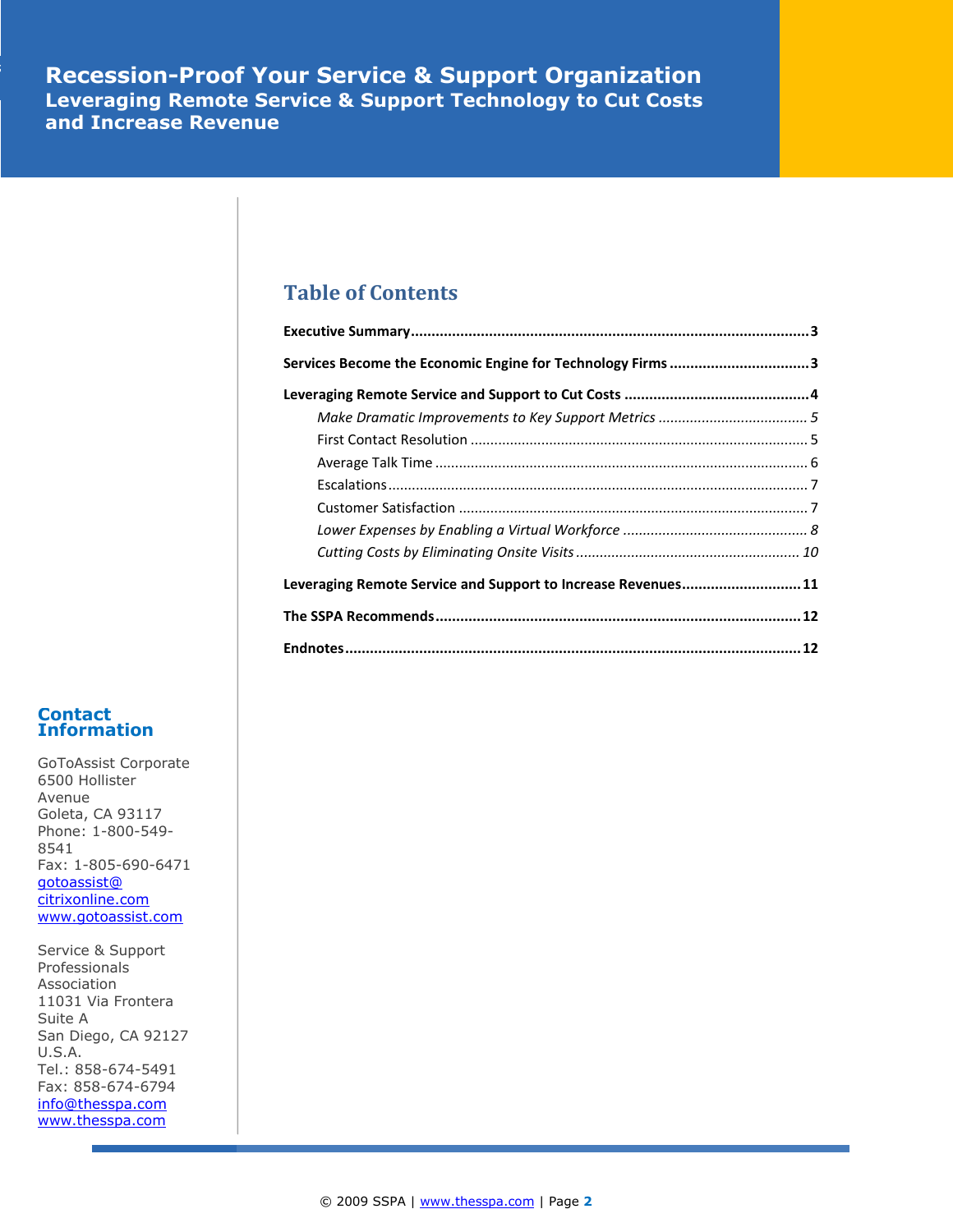#### <span id="page-2-0"></span>**EXECUTIVE SUMMARY**

2009 is shaping up to be the most challenging year for technology firms since the tech crash of 2001. As the US economic crisis spreads globally, service and support management knows what lies ahead: budget cuts and belt tightening. The good news is that service revenues have become the economic engine for both software and hardware firms, so the indiscriminate cuts to service operations we saw in 2001 will not happen in 2009. However, the bad news is that service organizations must also find ways to further streamline operations, as well as increase service revenues—not easy after a decade of "working smarter not harder" has created highly productive, extremely lean service and support operations.

Remote service and support technology offers a unique solution to this challenge. Not only can innovative remote control and remote support capabilities further enhance efficiencies such as average talk time and first contact resolution, but many technology companies are leveraging remote service and support to offer a new catalog of for-fee services, driving up service revenues with no additional costs. Additionally, unlike many areas of customer service and support technology, remote service and support offers fast and highly measurable return on investment—typically in less than a year, and often in as short as three to six months. High tech firms should evaluate what's new in the latest generations of remote service and support technology, and identify ways that remote service and support can improve operational costs and revenues—even for already highly tuned service and support organizations.

#### <span id="page-2-1"></span>**SERVICES BECOME THE ECONOMIC ENGINE FOR TECHNOLOGY FIRMS**

For high tech executives, 2009 is going to feel a lot like 2001. As during the harsh economic times following the tech crash in 2001-2002, Wall Street"s appetite for risk is low, there are fewer new customer deals, and each of those takes longer to close and may involve higher than average discounting. With revenue growth uncertain, all areas of the enterprise will be asked to cut costs and streamline operations in 2009. But unlike in 2001, service and support organizations are much better positioned today to not only defend existing budgets, but also to push for incremental investments where the return on investment (ROI) will be fast and measurable. What has changed?

 **Service revenues have grown.** In 1999 services revenue comprised a third of overall revenue for software companies and less than a fourth of revenues for hardware companies. As professional services organizations have matured, offering more comprehensive implementation options, and support organizations have introduced additional for-fee Value-Added Services, services revenues have rapidly increased. As of 2008, software firms now recognized an average of 57%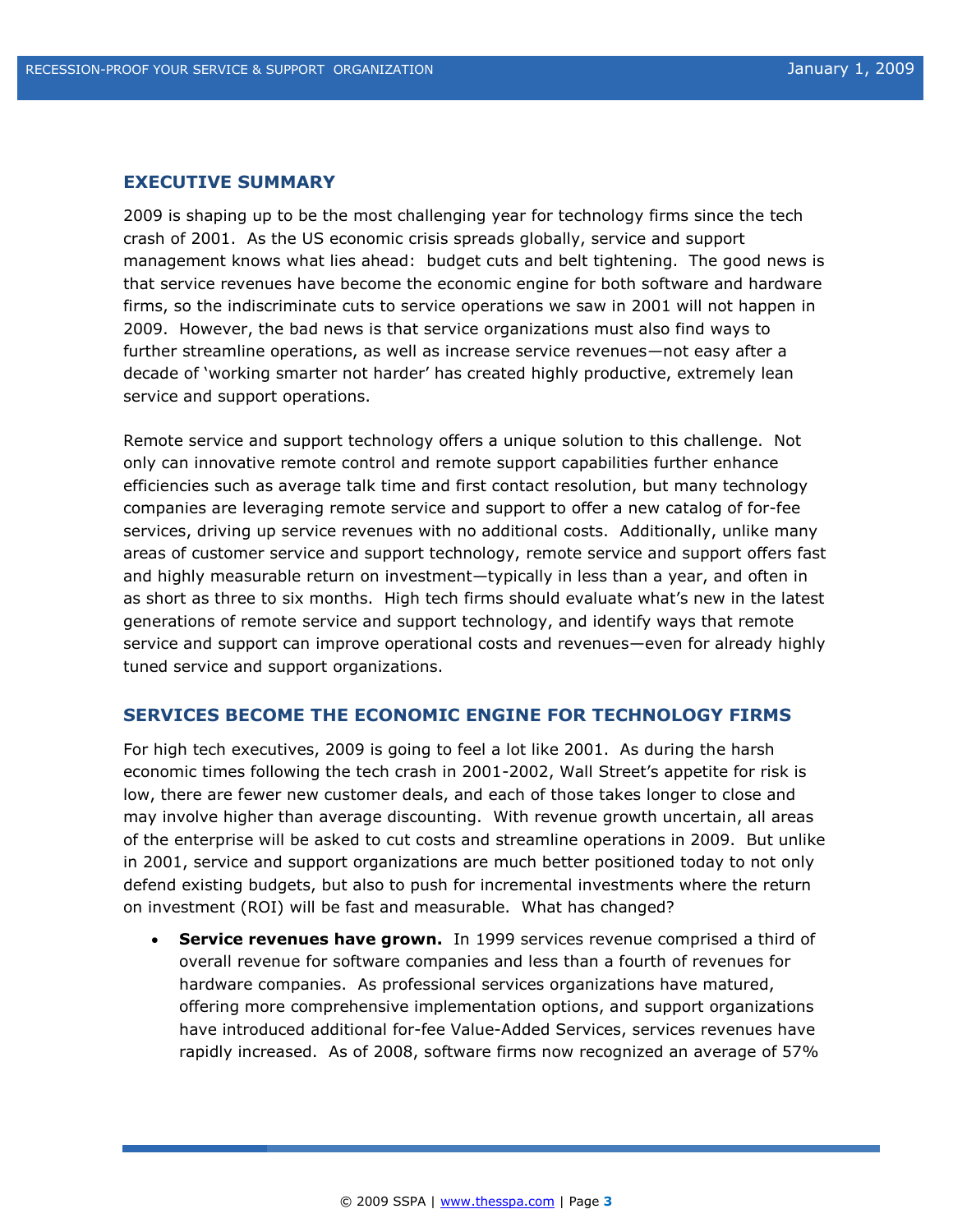of revenue from services; hardware firms now receive 37% of total revenue from services.

- **Focus shifts from customer acquisition to customer retention**. During tough economic times, technology companies shift their focus from customer acquisition to customer retention. With fewer new customer deals, there is increased competition for each deal, and often the winner is the vendor willing to offer the deepest discount—making each new deal less profitable. With large portions of revenue coming from existing customers, shifting attention toward customer retention makes sense: not only are satisfied customers more likely to repurchase, they also serve as valuable references for both Wall Street analysts and future customers.
- **Service and support is identified as core, not context**. More technology companies today understand that servicing customers must be a core competency—an area worthy of investment, not something to be downsized, outsourced and ignored. Wall Street is also paying attention, with customer satisfaction and loyalty scores now included in corporate financial reporting.

While it is true that service and support organizations today have more visibility and influence than in years past, these departments are not immune to the impacts of a down economy. In fact, a recent informal poll of Service & Support Professionals Association (SSPA) and Technical Professional Services Association (TPSA) members indicated that a full 80% have been asked to amend their 2009 budgets due to the current economic recession impacting North America and spreading to Europe and Asia.

After years of process refinement, today's service and support teams are already efficient, and there is very little waste left to eliminate. In the following sections, how remote service and support technology can be used to both lower costs and increase services revenues will be explored, including real-world examples of business results achieved with innovative remote capabilities.

#### <span id="page-3-0"></span>**LEVERAGING REMOTE SERVICE AND SUPPORT TO CUT COSTS**

Even highly effective, streamlined service and support departments can find ways to further reduce costs, and leveraging innovative technology is a primary way to take a high performing organization to the next level. Though seeking approval for new technology purchases will offer challenges during times of cost cutting, focusing on products such as remote service and support technology with clear, measurable and rapid ROI will help overcome spending objections, especially when a bullet-proof business case can be defined up front. In this section, how remote service and support technology can be used to cut costs in the following areas will be examined: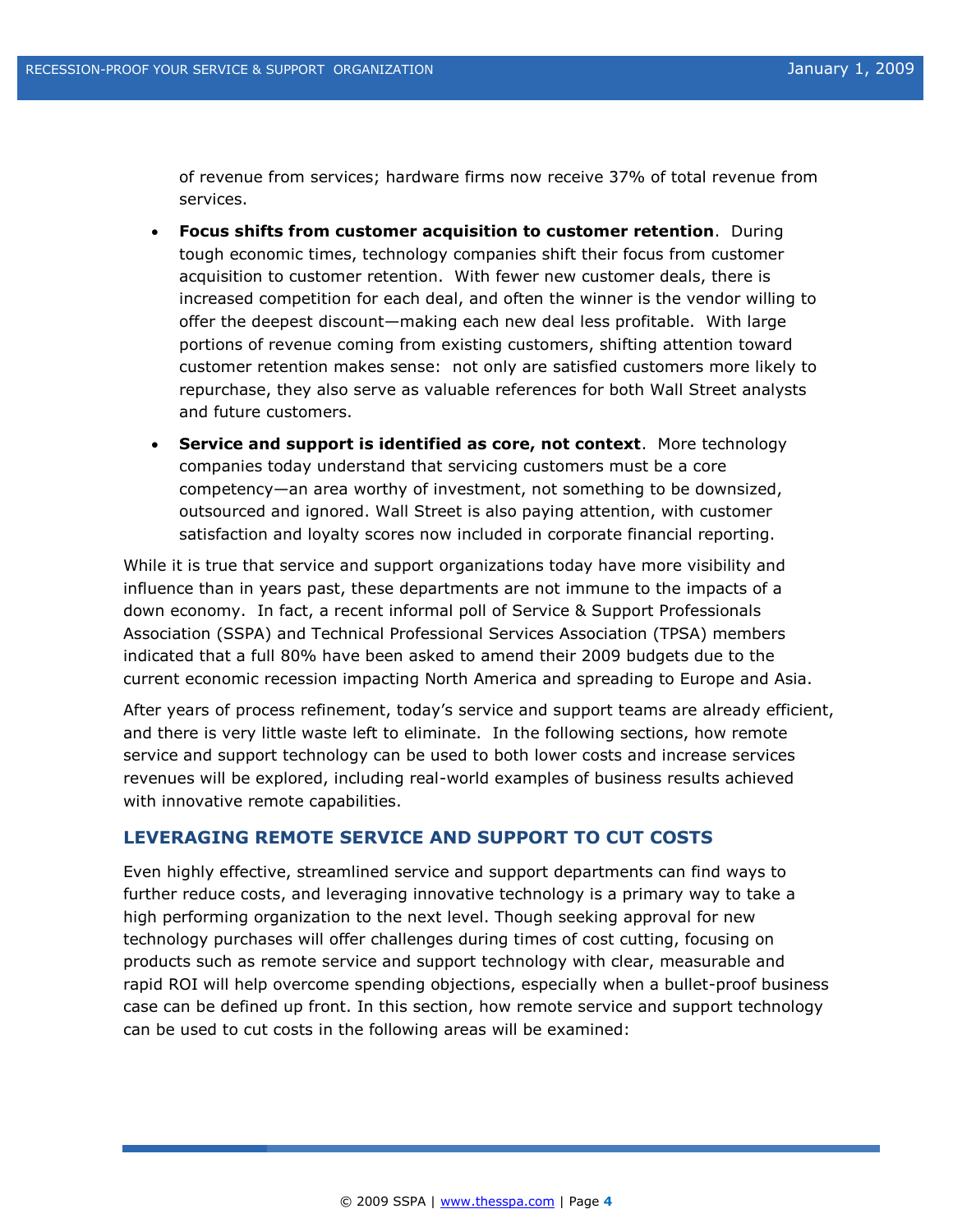- **Improving key support metrics.** Targeting operational metrics for improvement is a smart way to cut costs and improve overall service levels to customers. Remote service and support technology can have dramatic impacts on critical support metrics such as average talk time and first contact resolution rate.
- **Enabling a virtual workforce.** There are many advantages to remote or athome workers, including lower employee costs and a larger pool of talent to consider, but challenges arise with the training, coaching and monitoring of remote employees. The most advanced remote service and support technology addresses these issues with tools for employee training and collaboration and supervisor quality monitoring.
- **Eliminating onsite visits.** Rolling a truck for a field service visit, or flying a consultant out for a system configuration or upgrade, is a major expense for service and support operations. Remote service and support technology eliminates the need for many onsite visits by allowing full access to remote equipment to check and adjust settings, install or upgrade software, etc., providing the same level of control as an in-person visit. **Eclipsys by 10%** More than 1,500

#### <span id="page-4-0"></span>**Make Dramatic Improvements to Key Support Metrics**

Improving key metrics not only cut costs, but offers a better customer experience. Instead of trying to shave costs across the board to meet a company mandated budget adjustment, identify specific metrics needing improvement that will offer substantial and easily documented savings through increased employee productivity. Remote service and support technology has a long history of improving many of the key operational metrics all support operations track, and the latest versions of remote service and support products have new features that can even further impact core metrics such average talk time, first contact resolution rate, incident escalations and even customer satisfaction.

#### <span id="page-4-1"></span>**First Contact Resolution**

When customers are surveyed for what they most want in a support experience, having a smart, efficient agent that solves their problem on the first interaction is at the top of the list. First call (for phone support) or first contact (for multi-channel support) resolution, then, is a great indicator of the health of a support organization. Besides being a major contributor to customer satisfaction, increasing first contact resolution creates significant cost savings for the support organization through:

# **Improves FCR**

healthcare facilities rely on software solutions from SSPA Member Eclipsys for clinical, financial and management information. With highly customizable solutions, trouble shooting complex software problems was difficult over the phone, so Eclipsys implemented Citrix GoToAssist for their nearly 200 product support representatives. The results have been impressive: First Call Resolution (FCR) has increased by a full 10%, average incident handling time has dropped 40%, and improvements have been made to both customer and employee satisfaction.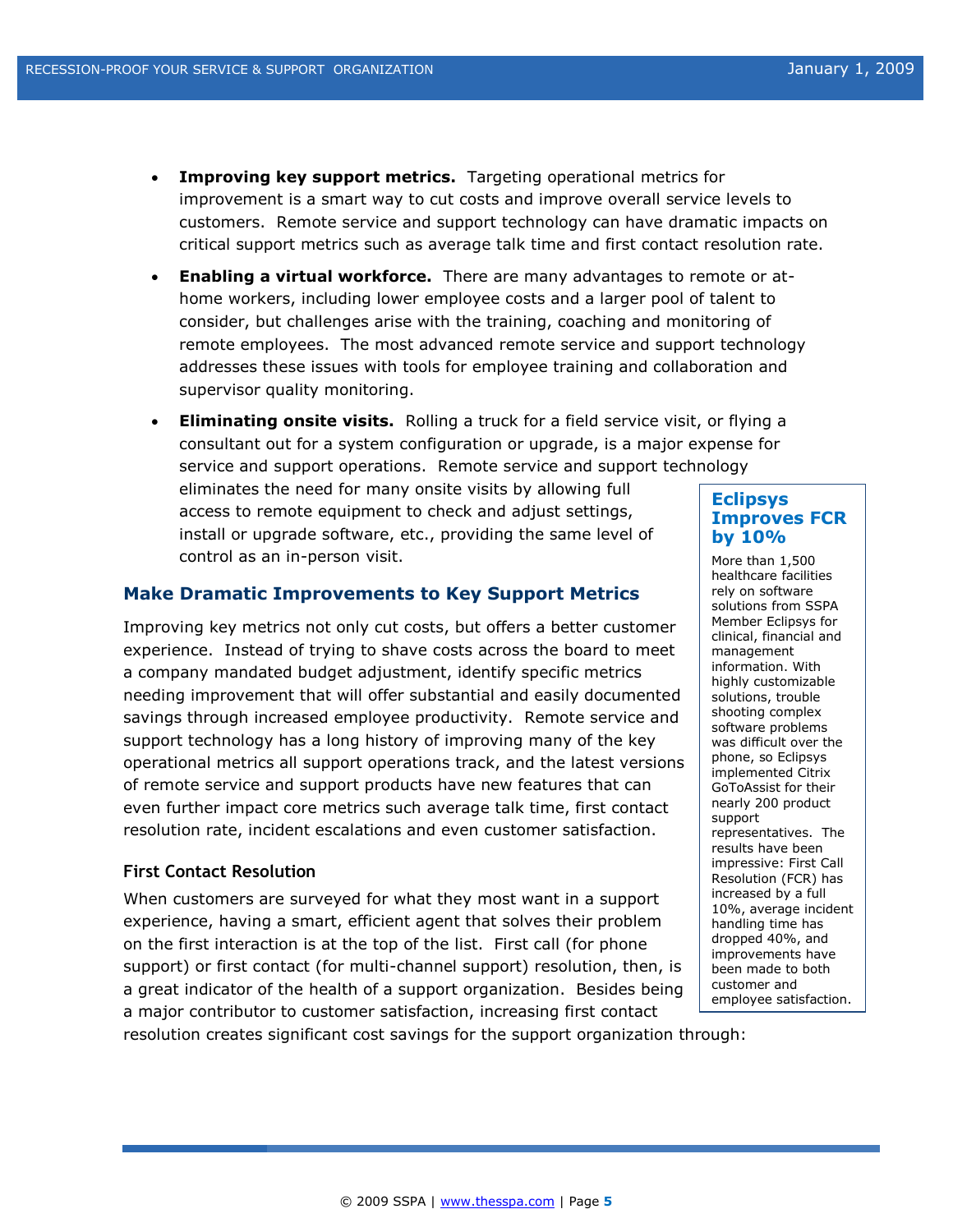- **Decreasing interactions**. When issues can be resolved on the first interaction with the customer, subsequent phone calls and emails are eliminated. Multiple callbacks or email interactions drive up incident handling time, and subsequently incident cost.
- **Cutting incident handling time**. When issues can be resolved quickly, on the first interaction, average incident handling time goes down, freeing up agents to handle more incidents per shift so agent productivity is increased.
- **Reducing escalations**. Issues resolved on the first interaction are not escalated to Level 2 or beyond, cutting the number of incidents escalated to these more expensive support tiers.

Remote service and support technology increases first contact resolution by allowing agents to take control of a customer desktop to quickly diagnose and resolve the issue, collecting all needed information in the first interaction.

#### <span id="page-5-0"></span>**Average Talk Time**

Average talk time is derived from automatic call distribution (ACD) systems that track how long an agent or tech support engineer is connected to the customer via phone. Alternately, some companies measure incident handling time, which includes after call work time, such as researching the problem and updating the case notes. The average time agents spend on each interaction is a base metric that influences many aspects of support operations, including:

- **Capacity**. If interaction times are shorter, agents handle more interactions per shift, and overall capacity of the support operation is increased with the same staffing levels. Capacity is a key metric in calculating staffing levels and predicting staffing needs for future volume peaks.
- **Customer hold times**. When talk time decreases and agent productivity increases, inbound interactions are processed faster, reducing customer hold times.

Remote service and support technology decreases average talk time by streamlining problem identification and resolution. By allowing agents

#### **Ultimate Software Cuts Call Handling Time by 50%**

SSPA Member Ultimate Software creates Web-based payroll and workforce management software. An early attempt at remote control software wasn"t successful—the package was cumbersome to use and saw little adoption by support techs. Ultimate made the decision to switch to Citrix GoToAssist, and the user adoption problems have vanished. GoToAssist is now used in nearly half of all support incidents, and average call handling time has dropped a staggering 50%. Because GoToAssist is a key technology that enables representatives to resolve issues accurately the first time, the company now resolves 95% of customer issues at the tier one support level.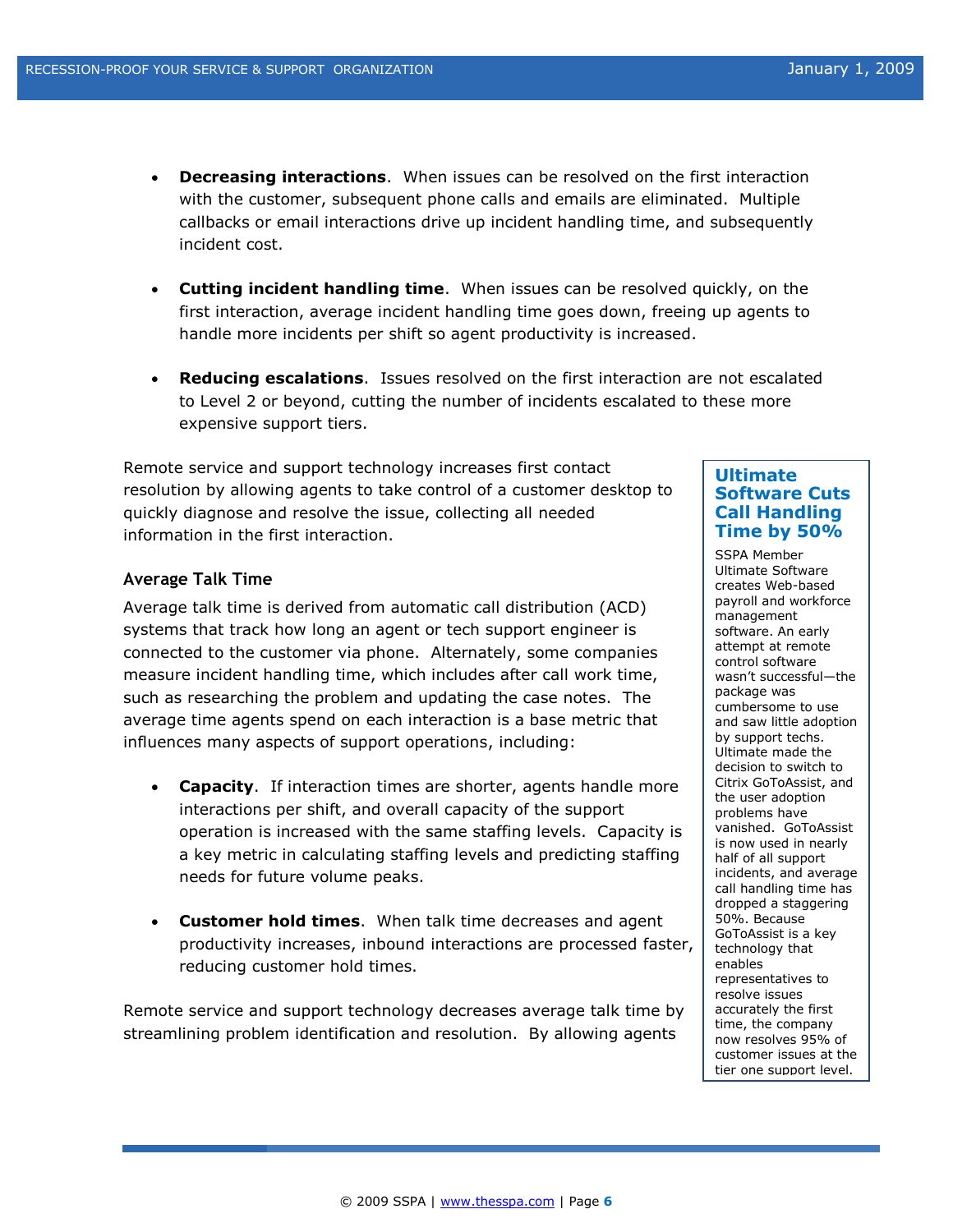to investigate problems directly using remote control, instead of walking customers through diagnostic questions and processes, talk time for issues in which remote service and support is leveraged typically trend down. Also, if additional research needs to be performed to resolve the issue, the agent can automatically pull customer system logs into the support case to study after the call, cutting the actual time spent on the phone with the customer.

#### <span id="page-6-0"></span>**Escalations**

Issues that cannot be resolved at Level 1 are escalated to Level 2, and as calls escalate to higher levels, the cost of the incident increases. By increasing training and adding additional tools, companies attempt to increase the number of issues resolved at Level 1, and over time, shift resources so that a higher percentage of agents reside at Level 1. Reducing escalations cuts operating costs by having the most cost effective resources resolving issues.

According to the SSPA Benchmark database, enterprise support (B2B) companies average less than half of staff, 47% at Tier 1. Higher tiers involve more skilled agents with higher salaries, handling the most complex issues. Consumer support (B2C) companies, with lower average complexity of products and issues, have a much higher percentage of agents, 70%, at Tier 1. Small to medium enterprise support (SME) averages 50% of agents at Tier 1.

Calculating cost savings by reducing escalations involves understanding the current cost of resolving incidents at each tier, and figuring the reduced cost of resolving a higher percentage of issues at lower tiers.

#### <span id="page-6-1"></span>**Customer Satisfaction**

While hard-dollar metrics like decreased talk time and escalations lend themselves to a clear ROI calculations, improvements to soft metrics should

also be included when building the business case for remote service and support. In particular, customer satisfaction. Though it is difficult to create a formula showing the bottom line impacts of increasing customer satisfaction, support executives do look at average satisfaction scores as a key component in measuring quality and effectiveness of support. And with incentive compensation for support management and agents tied to satisfaction scores in most organizations, it is easy to encourage user adoption for new tools that promise increases in satisfaction scores.

#### **Limehouse Software Achieves 88% Customer Satisfaction**

Limehouse Software, a leading supplier of collaboration, document creation, publishing and consultation solutions, implemented Citrix GoToAssist in 2005 to assist support techs who were struggling to interpret complex system issues by phone alone. GoToAssist has played a key role in enabling Limehouse Software to achieve 88% customer satisfaction in a recent Dunn and Bradstreet customer survey, which measured the company"s products and services. Because Limehouse Software technicians can now deliver support sessions remotely, the company has been able to dramatically increase the number of customers it can service, without increasing resources. The interactivity provided by the GoToAssist technology has also enabled Limehouse to educate customers as part of the support process.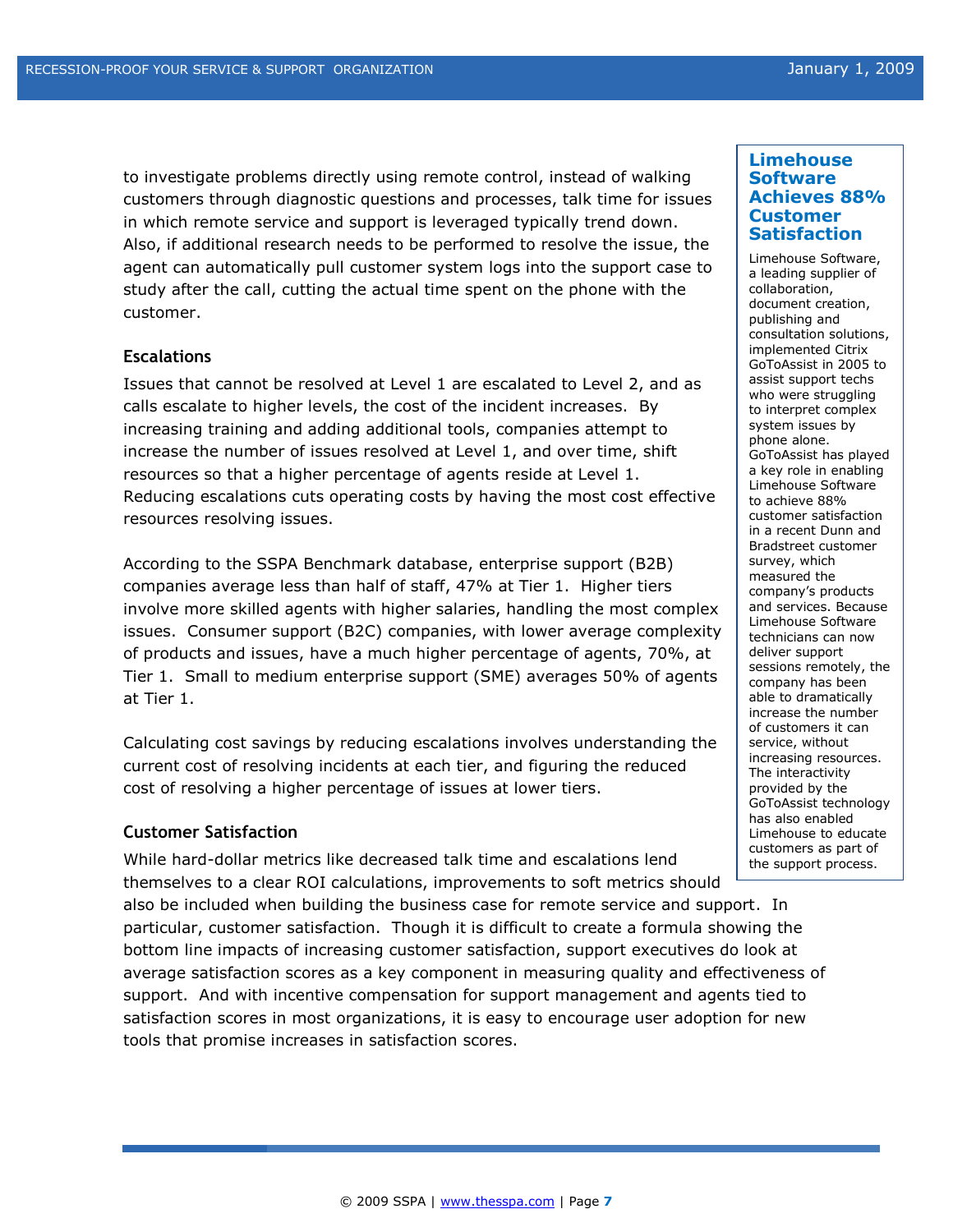Additionally, during times of cost cutting, tracking customer satisfaction is especially important to understand how any changes to support processes, staffing or hours is impacting the customer base. Remote service and support technology impacts customer satisfaction through:

- **Improved service levels.** The operational metrics already discussed, average talk time and first contact resolution, are major influences to customer satisfaction. When a customer issue is resolved quickly, efficiently, and on the first interaction, satisfaction scores will climb.
- **Transparency**. Companies using remote service and support say that customers enjoy using the tool, as they can follow along and see exactly what the agent is doing. According to Heath Propper, director of technical support for Ultimate Software, customers have responded enthusiastically to Ultimate"s use of Citrix GoToAssist. "Customers often ask us to start a GoToAssist session as soon as the call begins."
- **Security**. Remote service and support software includes a number of security features to put customers at ease about having their systems accessed remotely. Customers are prompted to approve the remote access, with options to share only one window or application, or their entire desktop. Also, a complete record of the session is recorded for audit purposes, in case there are ever complaints from customers about unauthorized access.

With many factors influencing customer satisfaction, it may seem risky to directly contribute an overall rise in satisfaction to the use of remote service and support. However, some companies report that satisfaction scores are higher on average for cases resolved using remote service and support.

#### <span id="page-7-0"></span>**Lower Expenses by Enabling a Virtual Workforce**

The advent of IP telephony has made a dramatic change to support centers, allowing technical support engineers to work from home while their work activities are still captured and auditable. With even the Wall Street Journal advising companies to cut costs by closing offices and telling everyone to work from home, we expect to see massive adoption of at-home support workers in 2009 and beyond.<sup>1</sup>

The challenge, however, is to find ways for at-home employees to fully participate in all support programs and processes, putting pressure on companies to monitor remote agents to identify opportunities for training and coaching, and to find ways to keep these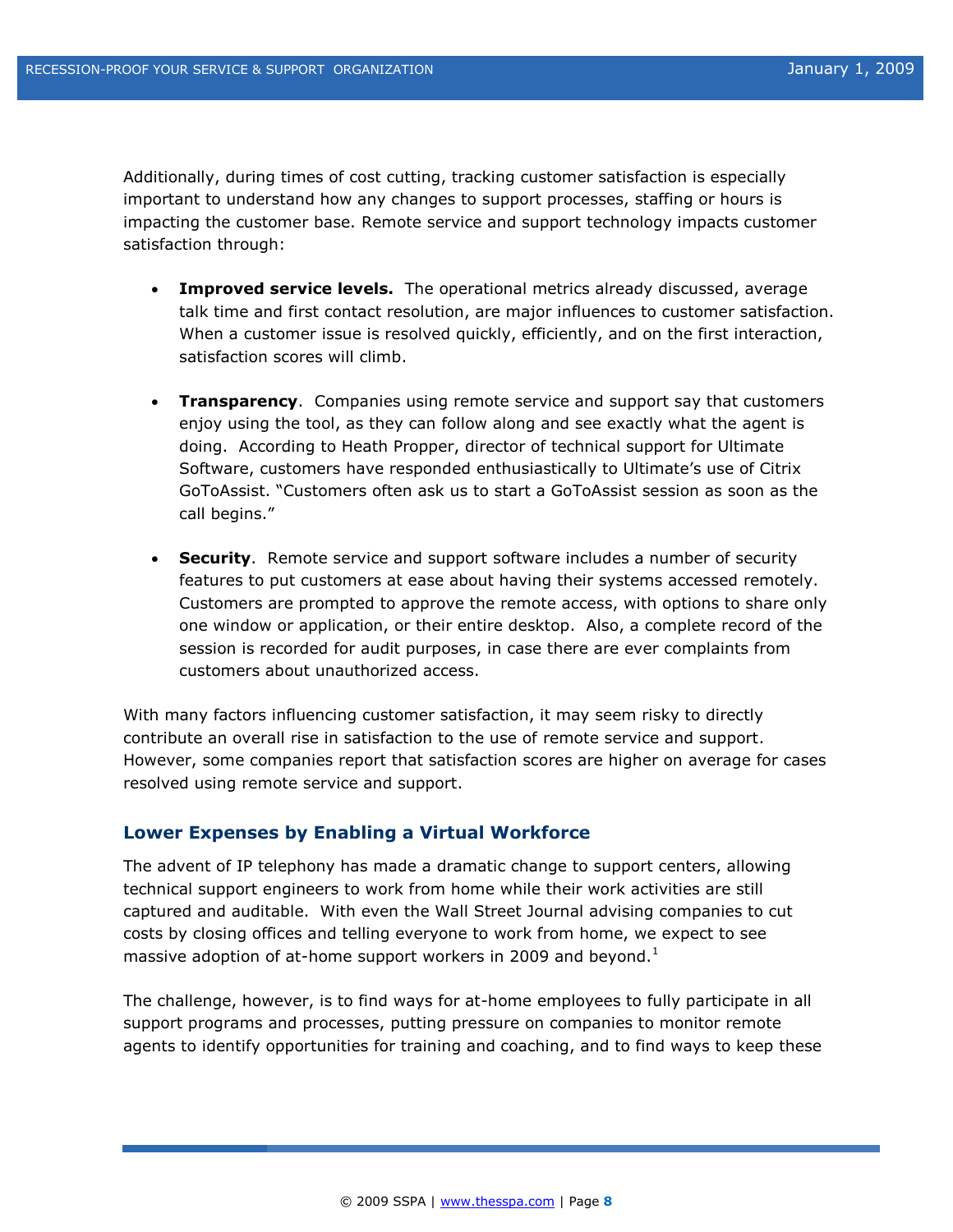technical support engineers (TSEs) up to speed on policies and new technical information. Remote service and support technology can enable a virtual workforce by allowing support management to understand the complete picture of the employee, even when they are working remotely; and identify training needs of remote engineers and/or streamline remote training delivery. Look for these leading-edge remote service and support capabilities:

- **Agent to agent chat.** When an agent has a question about a customer issue, allowing them to quickly access a peer or expert will enable the customer to receive their answer fast and on the first interaction. But support employees working from home can"t lean across the aisle or flag down a supervisor to ask a question. To keep talk times down and avoid call backs, look for agent to agent chat features that allow the agent to ping any coworker, regardless of location, to get a quick answer to a question. Additionally, some remote service and support platforms even allow the peer agent to join the remote control session, so they have the complete context of the situation, and can see an error message or decision point and instantly give input.
- **Supervisor silent monitoring**. The single biggest concern of support managers about remote employees is how to ensure customers receive the same level of service quality from at-home agents as they do from agents in a support center. Some remote service and support platforms include supervisor silent monitoring, so managers can select any remote control session in progress and both hear the phone conversation between agent and customer and see what is happening on the screen. This allows supervisors to selectively monitor at-home employees to verify all procedures are being followed.

The supervisor can also make their presence known, and take over the session if necessary. This is particularly useful if the supervisor notices a remote control session is going on longer than usual, and they discover the agent has encountered a problem they cannot resolve on their own. In this situation, the supervisor can take control, resolve the issue for the customer, and eliminate an escalation to a more expensive support resource.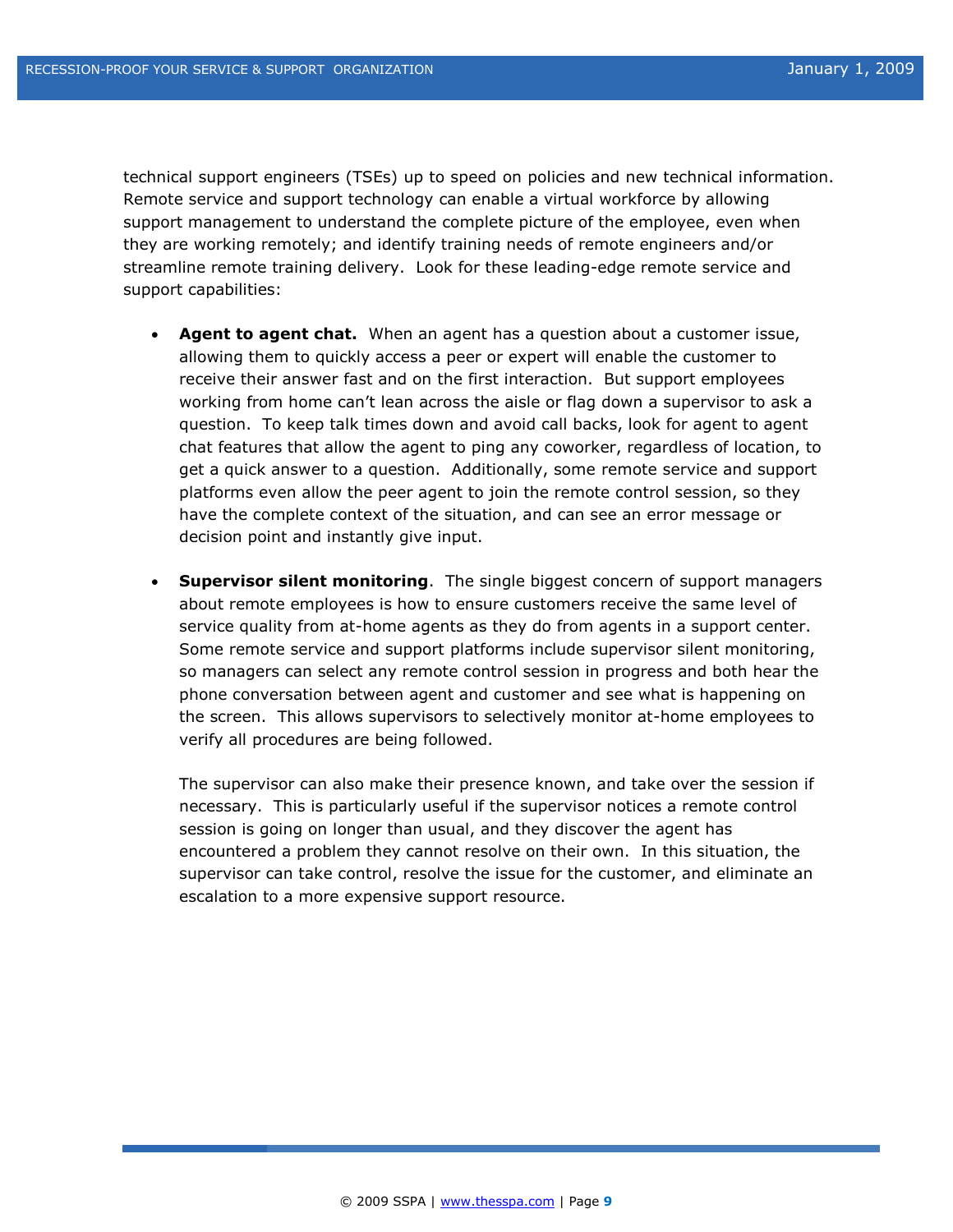**Session recording.** Taking a page from the quality monitoring (QM) world, some best of breed QM features are now available in innovative remote service and support platforms. In particular, session recording, which records the entire customer interaction, including the customer phone conversation and the remote control screen session. This is an ideal way for managers to selectively review and gauge the quality of interactions for remote employees.

Session recording also fills a training gap for remote workers who can"t be easily pulled into a conference room for a refresher. When supervisors identify remote control sessions in which agents handled complex issues (or difficult customers) extremely well, the session recording can be forwarded to other agents to review as a training device. Seeing how a peer agent handled a real-world problem successfully can be a much more effective training tool than theoretical examples or role playing.

#### <span id="page-9-0"></span>**Cutting Costs by Eliminating Onsite Visits**

One of the most costly areas of service and support is onsite visits, whether field service repair visits, or onsite professional services engagements. Finding ways to eliminate onsite visits can provide huge savings for a support organization, as well as cut the carbon footprint of service and support by keeping more cars and trucks off the road. For professional services, booking last minute flights to a customer site can easily erode the profitability of a project, as well as wasting valuable employee time with airport delays and layovers.

Remote service and support technology can cut costs of field operations through several means, including:

 **Remote access.** The most direct cost savings would be eliminating the field visit entirely, and that is increasingly an option as remote service and support technology becomes more sophisticated, enabling your tech support or professional services team to access a wider array of equipment and operating systems remotely to perform diagnostics, repairs, upgrades or other activities.

#### **Océ Eliminates Onsite Visits with Remote Service and Support**

Océ"s Nordic region had a tough challenge: with customers spread over 4 countries, consultants with particular product expertise were not always close enough to reach customers quickly, with travel times to some remote islands causing long periods of system downtime. Océ first implemented Citrix GoToAssist in Denmark, and after the success of that trail, GoToAssist was rolled out to the rest of the Nordic region. The Océ team of consultants can now provide immediate, real-time live support to any customer from any location by simply logging into a customer's system via an Internet connection. And problem resolution begins as soon as the call is received. The business impact has been impressive: in a single month, total hours of support leveraging remote control was one third the normal hours involving travel to customer sites.

 **Remote diagnostics.** Even if a field visit is required, such as to replace a part, remote service and support technology can still cut costs for the visit by allowing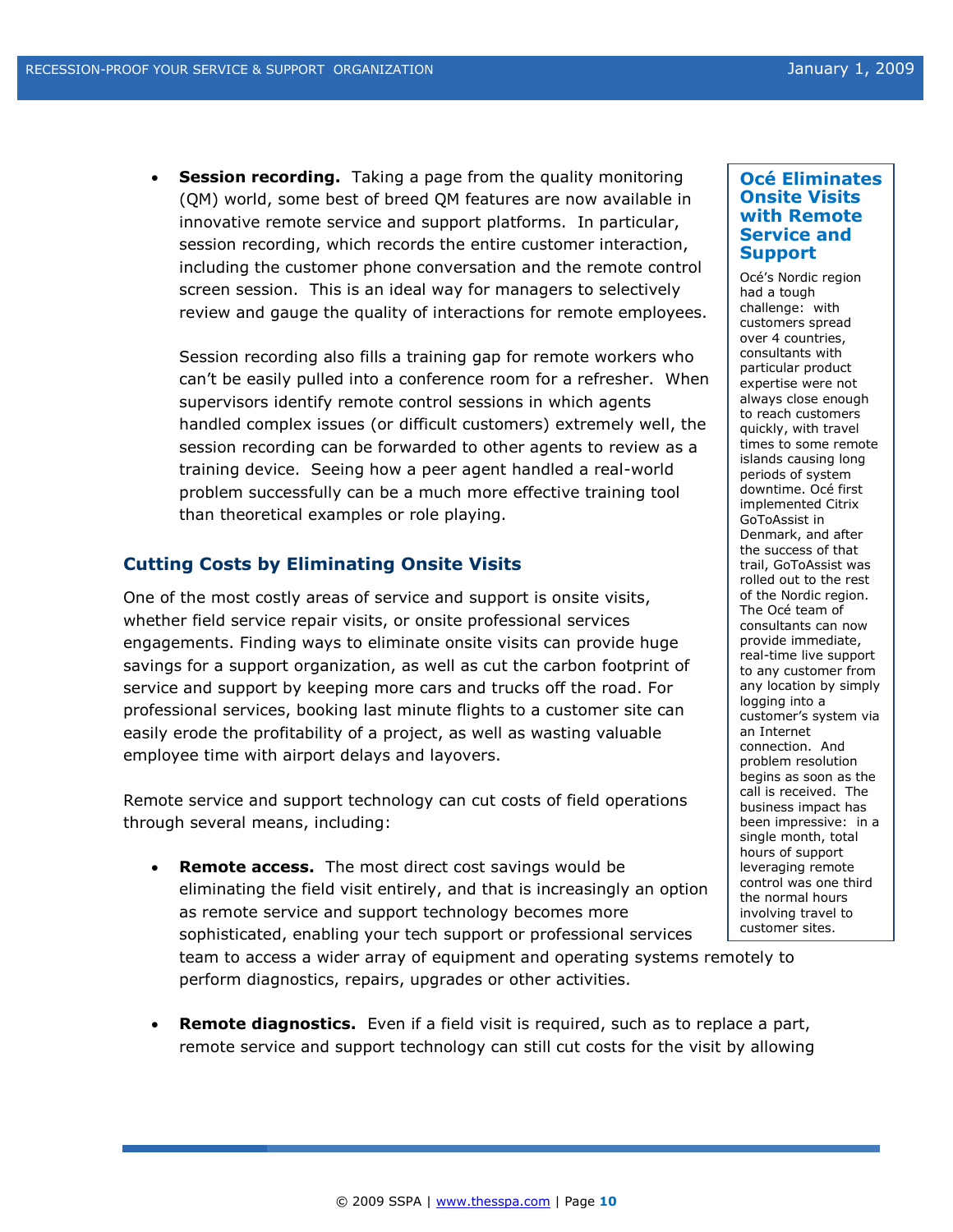a support engineer to access the equipment remotely and run diagnostic tests, fully investigating the situation before dispatching a field tech. In this way, a field tech with the right skills and the right replacement parts can be scheduled, cutting time onsite and eliminating return visits.

 **Web collaboration.** For professional services teams, pulling together the right people to discuss a project or troubleshoot an issue no longer means flying onsite for in-person meetings. With the web collaboration capabilities included in some remote service and support platforms, you can conduct your meetings online, including sharing files and graphics among participants. This is a great way to expand your meetings to include external subject matter experts, such as partners, development, or even customer experts.

## <span id="page-10-0"></span>**LEVERAGING REMOTE SERVICE AND SUPPORT TO INCREASE REVENUES**

As service and support operations have evolved from cost centers to profit centers, more emphasis is now placed on identifying incremental revenue opportunities within customer support and professional services. An interesting trend which surfaced in 2008, and is likely to find wide adoption in 2009, is leveraging remote service and support technology to generate additional services revenues. Examples include:

- **Pay for performance.** Customers value fast and effective service, and increasingly, they are willing to pay extra for it. Multiple SSPA members have found that customers love the convenience and overall experience of remote control, and have started charging an additional fee for the service. Moving remote control out of 'standard support' and into a premium option quickly generates incremental revenue and creates happier customers as a result.
- **Professional services catalog.** A number of firms targeting consumer and SME technical support have begin offering catalogs of for-fee services, such as system tuneups, upgrades, wireless network setups, backups and spyware neutralization, all available via remote service and support. Customers call the center, request a service, and are routed to a trained, certified technician to perform the work. revenue.

#### **RSM McGladrey Increases Revenue with Remote Service and Support**

RSM McGladrey, Inc., offers business and tax consulting, wealth management, retirement resources, payroll and corporate finance services. RSM McGladrey had a familiar dilemma: because the firm"s consultants were traveling almost daily for software development, system integration or to resolve an issue. the firm"s consultants were spending hours on the road rather than performing higher-value consulting work. The firm needed a way to quickly resolve issues and reduce travel, so they deployed Citrix GoToAssist. Not only are consultants more productive with GoToAssist, but clients are raving about the immediate support and service the firm now provides. In fact, GoToAssist has proved so popular with clients that the firm now charges extra for GoToAssist support sessions, thereby creating an additional source of